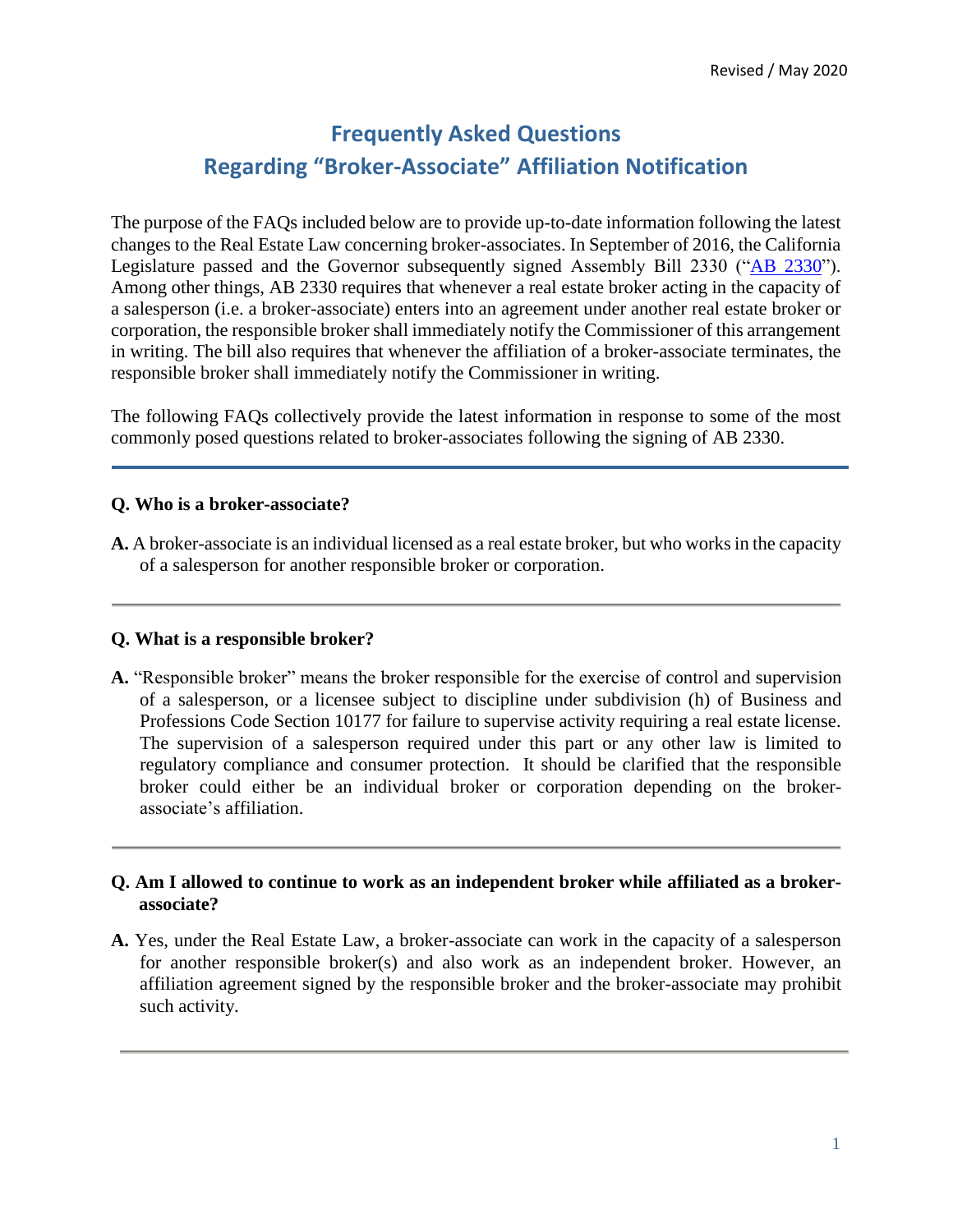# **Frequently Asked Questions Regarding "Broker-Associate" Affiliation Notification**

#### **Q. What form do I use to affiliate myself with a responsible broker?**

**A.** The Department has created form RE 215-Broker-Associate Affiliation Notification for the sole purpose of affiliations and terminations of broker-associates. Brokers not operating as brokerassociates should continue to use form RE 204-Broker Change Application for changes of mailing or main office addresses, updating contact information, or additions or cancelations of fictitious business names, or for certain transactions use eLicensing.

#### **Q. As a broker-associate, can I work for multiple real estate brokers?**

**A.** Yes, a broker-associate can work in the capacity of a salesperson for another broker or brokers while also working as an independent broker as long as this activity is permitted under the affiliation agreement signed by the applicable parties.

#### **Q. As a broker-associate, can I work for a real estate corporation?**

**A.** Yes, a broker-associate can work in the capacity of a salesperson for another licensed real estate corporation or corporations as long as it is permitted under the affiliation agreement signed by the applicable parties.

## **Q. I am a licensed officer of a corporation, and do not hold an individual broker license. Can I work as a broker-associate for another broker?**

**A.** Unfortunately, if you do not hold an individual broker license, you may only perform acts that require a license on behalf of the real estate corporation for which you are a licensed officer.

### **Q. I am a licensed broker and currently do not have a main office address associated with my license. Do I need to add a main office address to my individual broker's license prior to working in a broker-associate capacity for another broker?**

**A.** Yes. Prior to working in a broker-associate capacity for another broker, and engaging in activities for which a real estate license is required, you must have a main office address on file with DRE. A main office address can be added to your individual broker's license by either submitting form RE 204-Broker Change Application or using eLicensing.